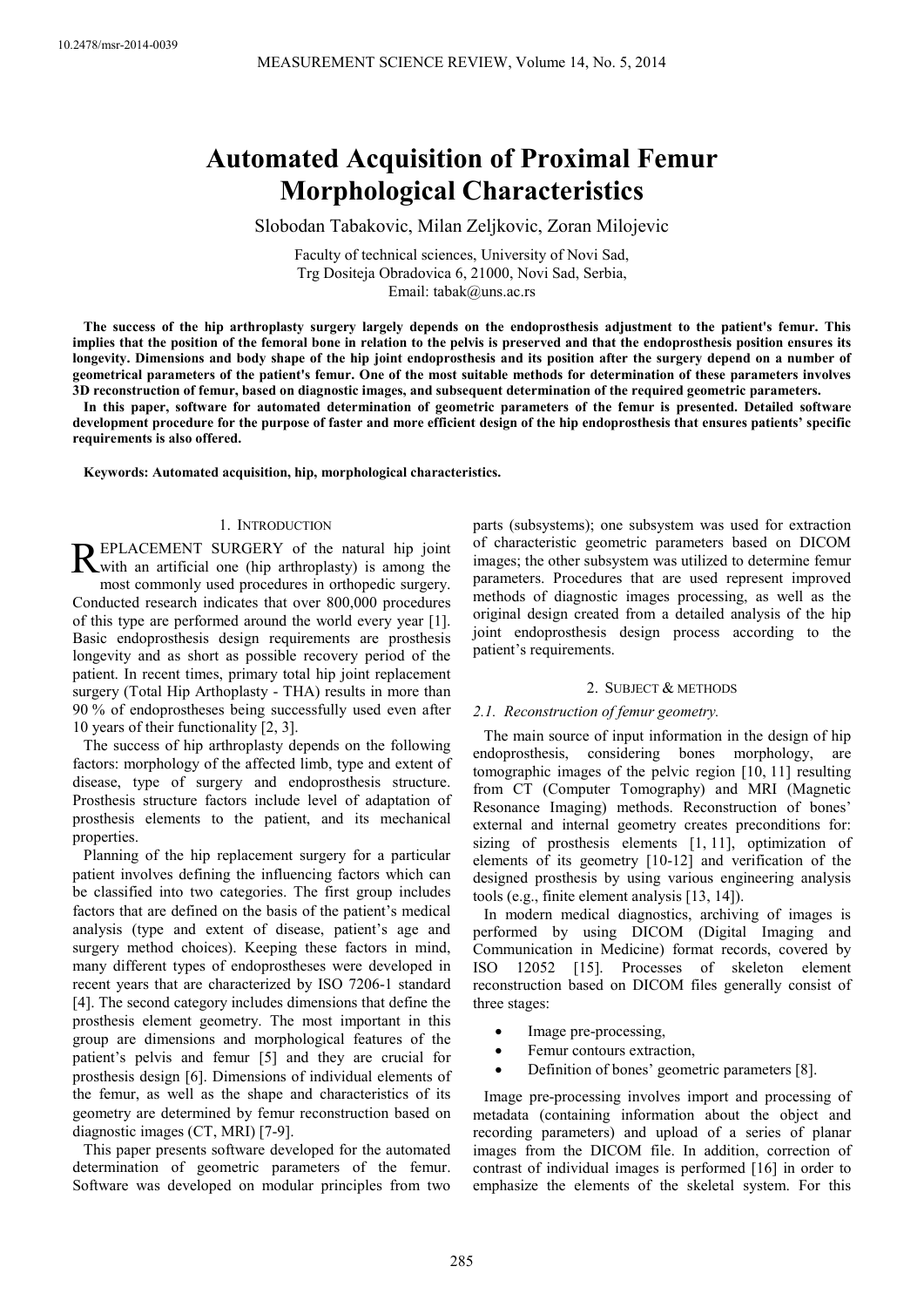purpose, distribution of pixel contrast method is used (contrast for images can be from  $I_{min}$  to  $I_{max}$ ) for the entire range of depths (from  $I_{d0}=0$  to  $I_{dmax}=2^{depth}$ ). This results in a correction coefficient, k (in (1)), which is used to multiply each pixel of the image.

$$
k = \frac{2^{deph}}{l_{\text{max}} - l_{\text{min}}}
$$
 (1)

For determination of the image depth range and limits of generated contrasts, information gathered from DICOM images which were saved in the metadata file is used.

Fig.1. shows the procedure for correction of images based on recording parameters and the desired contrast.



Fig.1. Image correction.

One of the main goals of this computer program is to determine geometric parameters that are required for the prosthesis design, which are most easily obtained by mathematical analysis of individual image sections. Because of this, femur contour extraction in this specific case is based on the 2D segmentation of the bone tissue [17], by filter application in order to detect edges, with subsequent isolation of the area of interest (i.e., bone contours) and noise correction that arise as a result of this procedure. In the segmentation procedure, the LoG (Laplacian of Gaussian) algorithm is used, which is based on edge definition of the object, derived from the rate of change of pixel contrast across the image. This algorithm is one of the methods for determination of objects' edges, based on the Laplace algorithm that defines the zero value of second derivative of pixel's contrast intensity function  $I(x, y)$  on the image (x and y determine position of pixels), and is defined by (2).

$$
L(x, y) = \frac{\partial^2 I(x, y)}{\partial x^2} + \frac{\partial^2 I(x, y)}{\partial y^2}
$$
 (2)

Since the intensity contrast of raster images is represented by discrete values for every pixel, image matrix is multiplied by the corresponding convolution matrix. In order to reduce the noise that this kind of image processing generates, prior to Laplace algorithm application it is necessary to perform reduction of transitions by using the Gaussian filter described by equation (3).

$$
G(x, y) = \frac{2}{2\pi\sigma^2} e^{-\frac{x^2 + y^2}{2\sigma^2}}
$$
 (3)

The result of image processing is a series of contour lines that describe objects in any particular image. After segmentation, the object's boundaries are expanded and image contours closed by connecting the adjacent pixels. In the final phase, extraction of areas of interest is performed (in order to select external and internal geometry of the bone) as well as the removal of any existing noise.



Fig.2. Image segmentation.

As a result of this image processing phase, a series of images that include contours of the selected bone are obtained.

Applicability of bone reconstruction procedure primarily depends on recording method and parameters, noise quantity, characteristics of the recording device and reconstruction method. Depending on the method and recording parameters, the accuracy of bone reconstruction may be significantly under 1 mm [18, 19], which satisfies practical needs in any prosthesis design.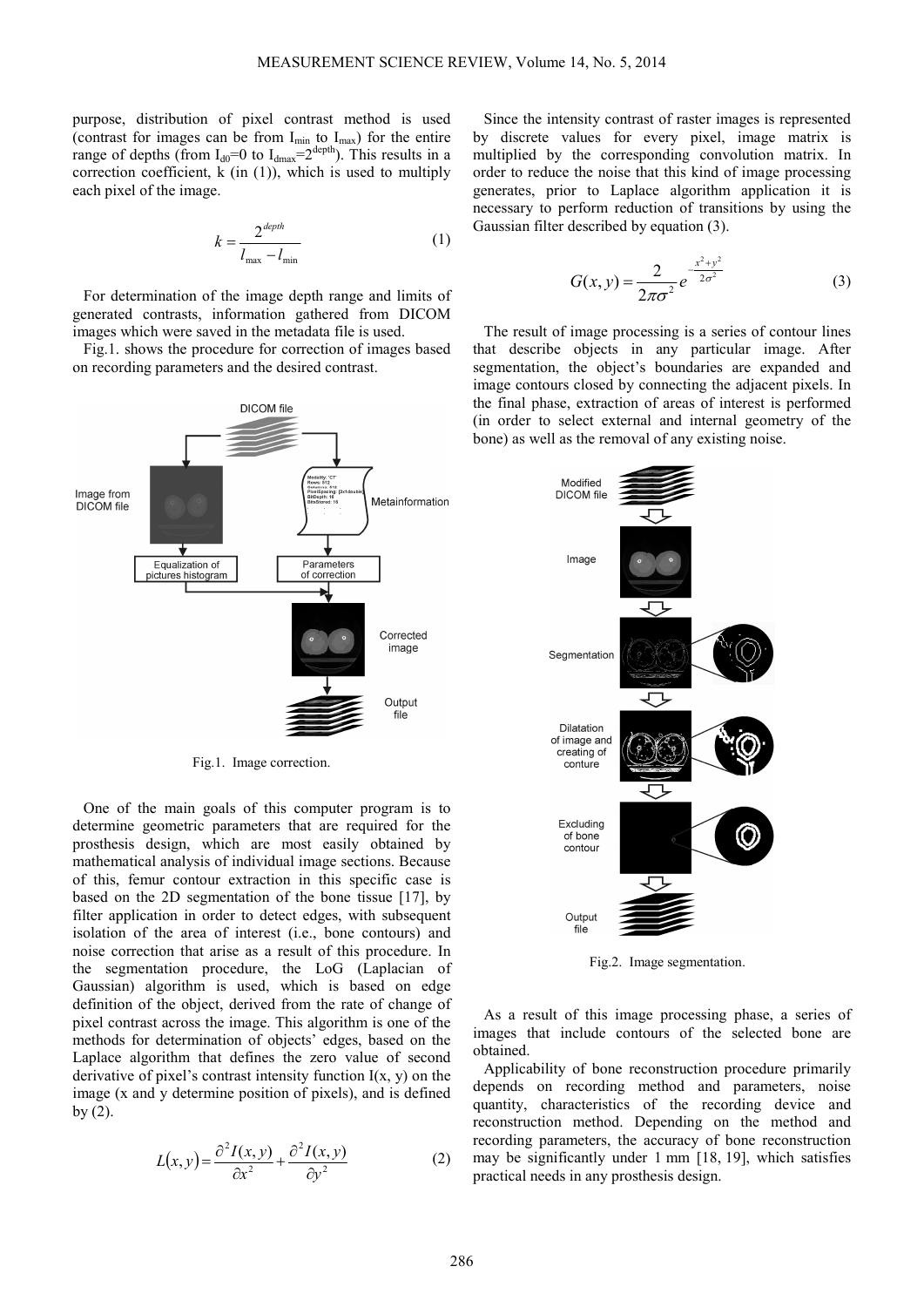#### *2.2. Determination of geometric parameters of the femur.*

The shape and dimensions of the hip endoprosthesis are defined on the basis of the number of parameters of external and internal geometry of the femur [11]. Regarding the influence on the prosthesis shape, these parameters can be categorized as global and local (Fig.3.).



Fig.3. Femur morphology parameters.

**Global** parameters (or reference parameters) present the footprint for defining dimensions of the endoprosthesis and its optimal position in the femur. This group of parameters includes:

- Position of the medullary canal narrowing (A), isthmus, which determines position of the prosthesis' coordinate system, its length etc.,
- Anatomical axis of the femur (axis a),
- Position of the femoral head center (point  $C_h$ ),
- Femoral head diameter  $(D_h)$ ,
- Femoral neck axis (axis b)
- Distance between the axis and the femoral head center (offset) (o)
- Angle of the femoral neck axis  $(\beta)$

The above geometric parameters are used as sources for preliminary definition of individual segments of the endoprosthesis body, in form of coordinates (position points), discrete algebraic values (length, diameter and angle), and mathematical rules (axes).

**Local** parameters are formed on the basis of femoral internal geometry and they portray the shape and dimensions of the medullary canal in typical cross-sections. These parameters present positions of corresponding points in characteristic femoral cross-sections (position P<sub>i</sub> in Fig.3.).

Proper processing of diagnostic images and reconstruction of femoral geometry in the form of spatial array (Cloud) of geometric elements (usually points) makes it possible to specify certain parameters (Fig.3.).



Fig.4. Cloud of points after femur reconstruction.

Local parameters are used to define the cross-sectional shape of endoprosthesis. These parameters in combination with the characteristic points of the external geometry allow the formation of a CAD model of the femur, which is used for verification of endoprosthesis shape and preoperative planning.

#### *2.2.1. Procedure for determination of femoral parameters.*

As a part of this research, various methods of numerical mathematics are applied to determine geometric parameters of the femur from a cloud of points.

**Medullary canal narrowing** is determined by calculation of minimum diameter of the circle inscribed in the medullary canal profile, for all image layers. Since the medullary canal cross-section is described by planar points, the center position and parameters of an inscribed circle are obtained by the least squares method. Optimal circle parameters are determined by the minimum sum of squares of the parameters applied to the planar circle equation (4) for *m* points.

$$
\sum_{i=1}^{m} e^{2} = \sum_{i=1}^{m} \left\{ \sqrt{(x_i - x_c)^2 + (y_i - y_c)^2} - r \right\}^2 \tag{4}
$$

The minimum value of this sum is obtained by determination of values  $r$ ,  $x_c$  and  $y_c$ , obtained by setting the partial first derivative of equation (4) for all variables [20] to zero. From the group of resulting circles, medullary canal narrowing is considered to be a circle with the smallest radius.

**Femoral anatomical axis** is obtained by using the same mathematical methods on the line equation in space, which defines the linear validity based on a set of *n* points which are used to determine the position of the center of inscribed circles in the medullary canal profile (obtained by previously described procedure) (5).

$$
\sum_{i=1}^{n} e^{2} = \sum_{i=1}^{n} \{Ax_{i} + By_{i} + C - z_{i}\}^{2}
$$
 (5)

Due to the femoral internal geometry, characteristics and change of the femoral structure in the proximal part, images of the femoral section from the narrowing to the position 20 mm below the lesser trochanter are used for defining anatomical axes [10].

**Center position and femoral head diameter** are determined by the least squares method applied to the sphere equation, for a set of *u* points used to describe the femoral head or a part of it (6).

$$
\sum_{i=1}^{u} e^{2} = \sum_{i=1}^{u} \left\{ \sqrt{(x_{i} - x_{c})^{2} + (y_{i} - y_{c})^{2} + (z_{i} - z_{c})^{2}} - r \right\}^{2} (6)
$$

In this case, the unknown  $r$ ,  $x_c$ ,  $y_c$  and  $z_c$  values are calculated from a system of four equations that are obtained by setting the first partial derivative of equation (6) for all variables to zero.

In practice, some parts of the femoral head are often reconstructed with an error that occurs due to the small clearance between the femoral head and the pelvis, so the least squares method gives the best results.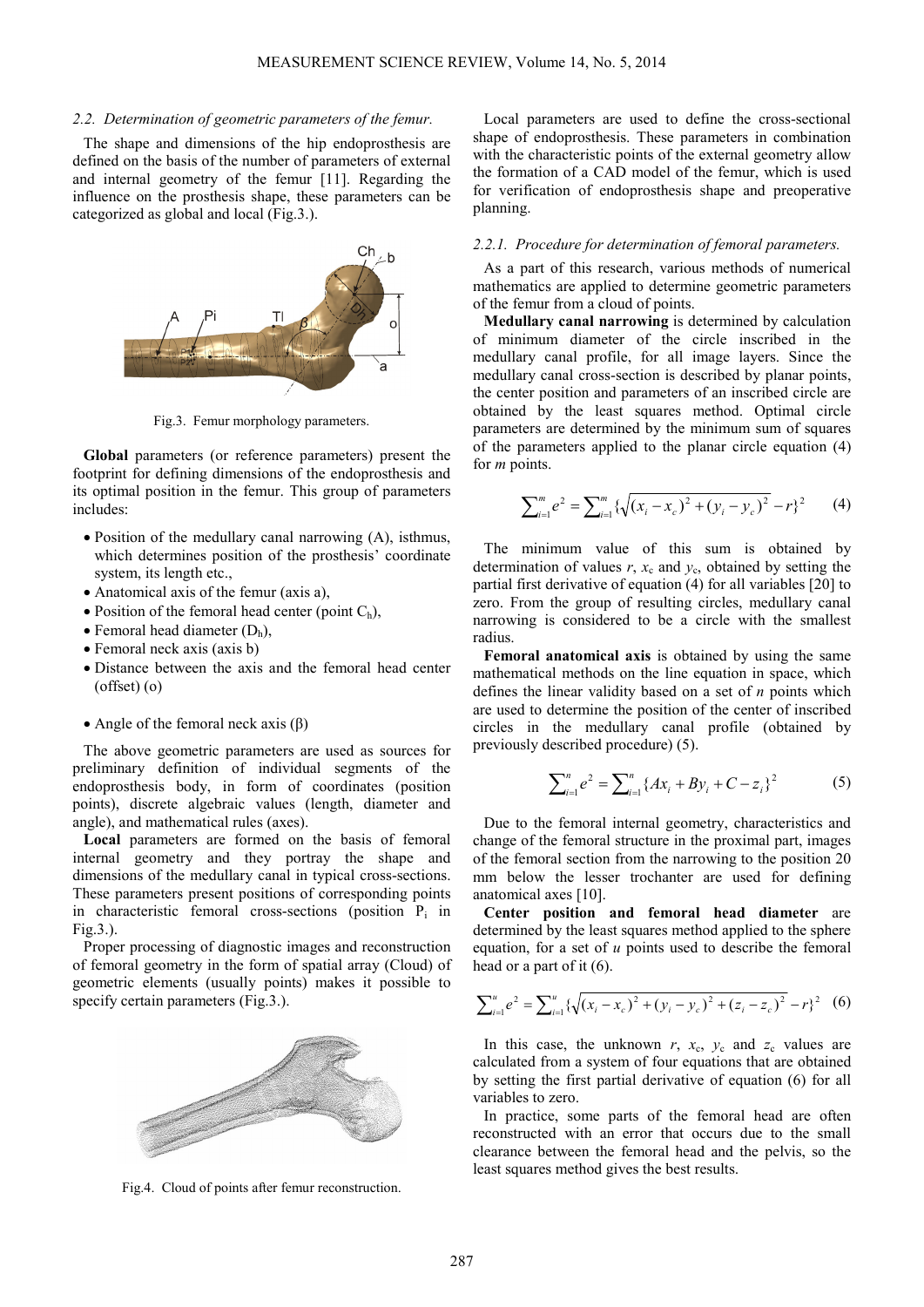**Femoral neck axis** is determined by the cone that approximates the set of points on the femoral neck. For determination of femoral neck angle, femoral axis vector is used  $(Fig.5.)$ .



Fig.5. Determination of the femoral neck axis.

Based on any selected four points (A, B, C and D) on the surface of the femoral neck, and coordinates of the femoral head center Ch (which is part of the femoral neck axis), top point of the cone (O) can be defined by using a system of four non-linear equations. Equation (7) describes the equation for point A.

$$
const = |\overrightarrow{OA}| * \cos \varphi = \frac{\overrightarrow{OA} * \overrightarrow{OC_h}}{|\overrightarrow{OC_h}|} =
$$
  
= 
$$
\frac{(x_A - x_o)(x_{C_h} - x_o) + (y_A - y_o)(y_{C_h} - y_o) + (z_A - z_o)(z_{C_h} - z_o)}{\sqrt{(x_{C_h} - x_o)^2 + (y_{C_h} - y_o)^2 + (z_{C_h} - z_o)^2}}
$$
 (7)

Femoral axis vector is determined by coordinates of  $C<sub>h</sub>$ and O points (8).

$$
\overrightarrow{a_{fn}} = k \cdot \overrightarrow{OC_n} = k \begin{pmatrix} x_{ch} - x_o \\ y_{ch} - y_o \\ z_{ch} - z_o \end{pmatrix}
$$
 (8)

**The distance between the axis and the femoral head center** (offset) is determined by a well-known method for determination of minimum distance (d) between the point and the vector (of the femoral axis) (Fig.6.).



Fig.6. Determination of the distance between the femoral head center and femoral axis.

The method is based on the cross product of femoral axis vector  $(0)$  and the vector that extends between the medullary canal narrowing point and the position of the femoral head center  $(a,$  known as the real femoral neck axis [21]), and can be described by (9).

$$
d = |\vec{a}| \sin \beta = \frac{|\vec{a} \times \vec{o}|}{|\vec{o}|}
$$
 (9)

## 3. DEVELOPED SOFTWARE

#### *3.1. The overall structure of developed software.*

To achieve easier and more successful acquisition of geometric information that is necessary for the endoprosthesis design, specialized software that allows partial automation of femoral parameter determination is developed. The software is developed in MATLAB 2010, using specially developed functions in order to automate the procedure of femoral reconstruction and determine morphological parameters. To facilitate any further improvements, software structure is developed by using modular principles and it consists of two subsystems and multiple modules. Each developed module has a purpose to realize individual tasks in the image processing procedure and calculate femoral parameters.

In a global sense, the software was implemented by using two subsystems: subsystem for import and diagnostic image processing and subsystem for calculation of geometric parameters of the femur. Fig.7. is showing a global model of the developed software.



Fig.7. Model of the implemented software.

To additionally improve and partially test the results of individual modules, software creates output data files from each module. Output from subsystem that is used to reconstruct femoral geometry is a 3D matrix which describes the external and internal geometry of the femur. The output files from the other subsystem are point clouds matrix (adapted to communicate with commercial CAD systems) in ASCII format, and femoral morphological parameter matrix (which are specific to their positions and mathematical laws that describe them).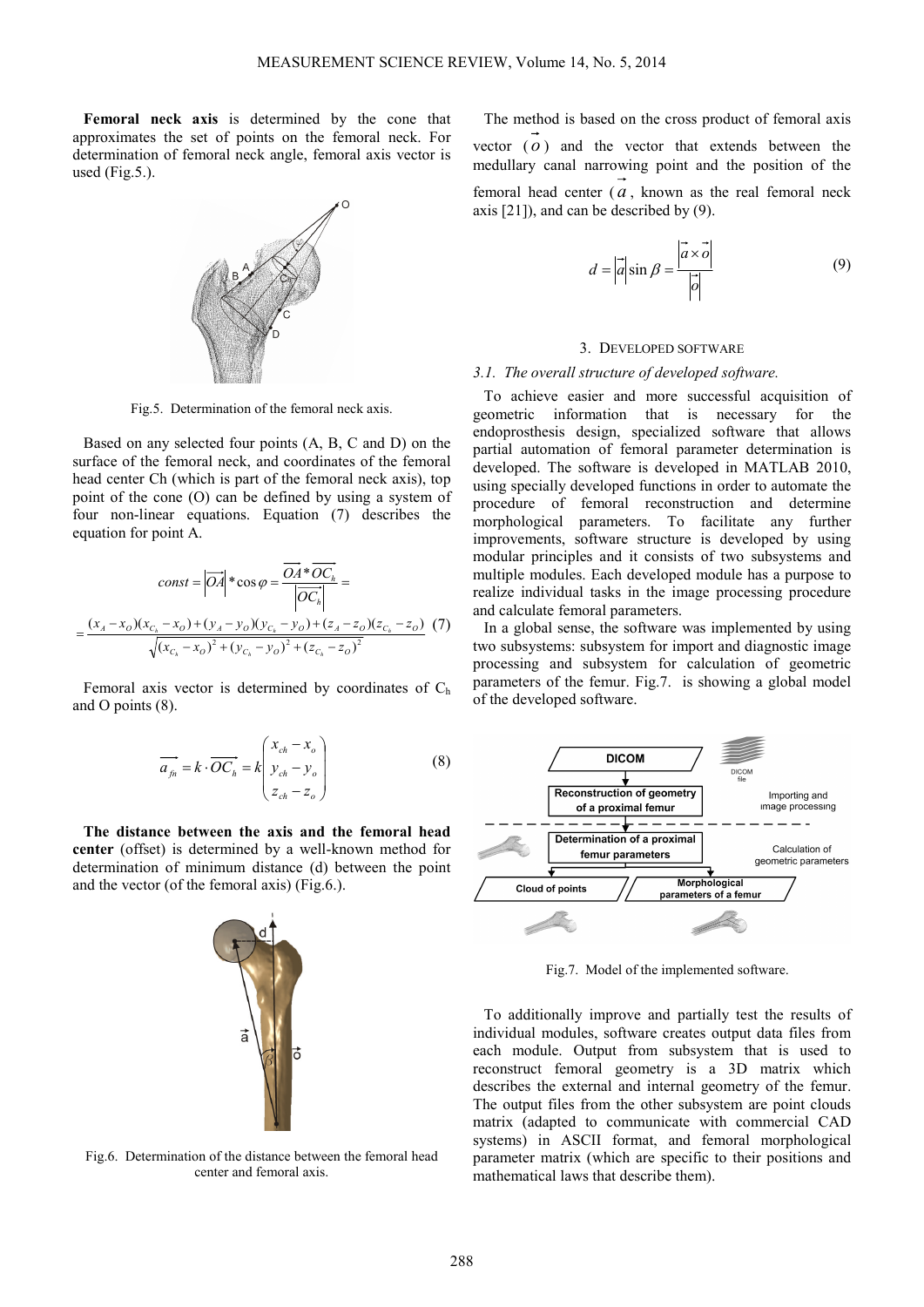#### *3.2. Reconstruction of femoral geometry.*

Input for the developed software is the subsystem for diagnostic image processing, composed of modules developed for the purpose of importing and processing of DICOM images. This process is executed in three stages that are implemented in different modules (Fig.8.). It is therefore possible to easily verify and evaluate the performance of individual image processing stages.



Fig.8. Processing and image reconstruction.

Image importing phase is implemented by converting each image into an appropriate 3D matrix containing the brightness intensity of each image pixel in order to form the metadata matrix. Metadata matrix contains information about: patient, recording parameters and characteristics of each image.

As a result of segmentation in the image processing stage, an array of binary images is obtained, where pixels contain the value of 1 in places that are defined by segmentation as object edges, and value of 0 for all other pixels. The whole record is described by the 3D matrix, whose dimensions correspond to the resolution of each image (usually 512x512) and to the number frames in the recording (i.e., recording layers). In addition, further processing of binary images is performed in this stage by closing the object lines, which is carried out by forming an object gradient mask. Finally, in the last stage of image processing, a desired contour is selected and objects that are caused by recording noise near outer and inner contours are removed. These objects are most frequently found in the proximal part of the femur, in the region of the medullary canal end as well as in the area of the femoral head. The phase of unwanted object removal is done manually by defining a polygonal mask that frames the object of interest.

As a result of image processing, a 3D matrix is obtained which contains bone contours description in binary form. This matrix is then forwarded for further processing.

### *3.3. Determination of femoral parameters.*

Second part of the software is a subsystem that has a dual role: the creation of femur models in such a format that is suitable for processing in CAD software systems and determination of prosthesis parameters. Femur models in suitable format are realized by forming point clouds in standard ASCII format. This creates a base for prosthesis model analysis as a part of the femur to which it is fitted by application of Finite Element Method software. More important role of the subsystem, considering the design process, is calculation of geometric parameters of femoral external and internal geometry, which are very important for the endoprosthesis design process. This segment is also formed from a number of modules that are used to determine:

- Position of the lesser trochanter
- Positions of centers and radii of the maximum inscribed circle in the intersection of femoral medullary canal
- Positions of medullary canal narrowing (minimum inscribed circle) and femoral axis equation of femur internal geometry
- Positions of center and radius of the femoral head
- Femoral neck axis
- Femoral neck angle
- Distance from the femoral head center to the femoral axis (offset)

Fig.9. shows the structure of the module for femur size determination.



Fig.9. Determination of femur parameters.

Because of the complexity of the automated process for defining position of the lesser trochanter and selection of femoral head points, their determination is carried out with the assistance of software users, while the other parameters are determined automatically.

### 4. ACQUISITION RESULTS

Verification of applied methods and developed software involves processing a number of diagnostic recordings and analysis of attained data.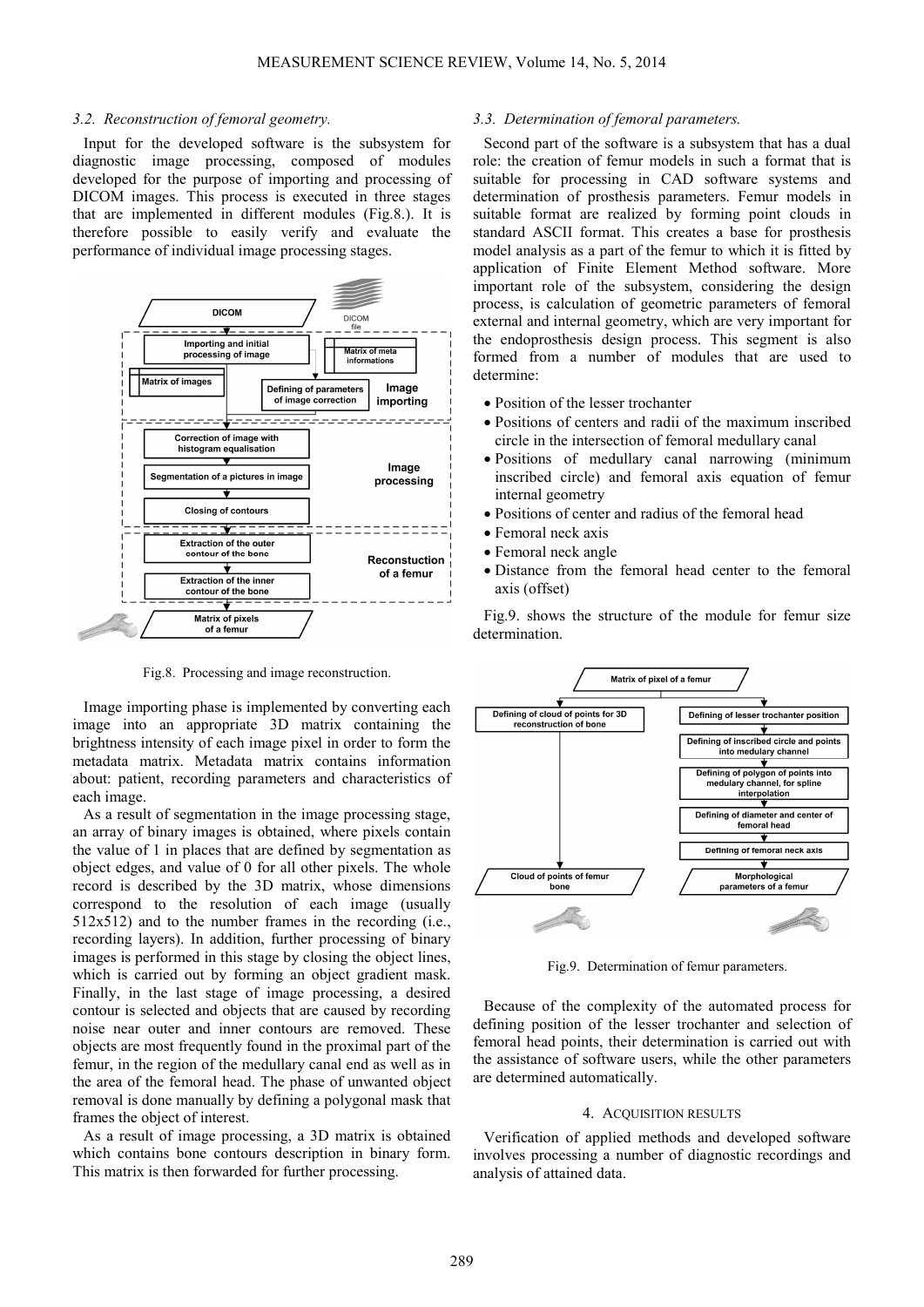In order to verify the developed software, 12 femurs were analyzed by processing DICOM images of patients of the Clinical Center of Vojvodina, Novi Sad, Serbia. The recordings include 9 partial and 3 complete DICOM files. Partial images were used for verification of femoral reconstruction (to the extent of image coverage) and determination of some parameters. Complete recordings were used to define all other parameters. Fig.10. depicts the method of software verification.



Fig.10. Software verification.

Table 1. Results of complete images analysis.

| Image  | <b>Number of excess</b><br>pixels / total<br>number of pixels | Number of images with<br>incomplete contour<br>closures / total number<br>of images |
|--------|---------------------------------------------------------------|-------------------------------------------------------------------------------------|
| $CI-1$ | 25/42549 (0.06%)                                              | 12/272<br>$(4.4\%)$                                                                 |
| $CI-2$ | 38/38810<br>$(0.10\%)$                                        | 10/201<br>$(4.97\%)$                                                                |
| CI-3   | 30/40342<br>$(0.07\%)$                                        |                                                                                     |

First part of verification involves functional analysis of subsystems for diagnostic image processing. It includes result analysis regarding any appearance of excess pixels in individual, processed images and incomplete contour closures of bone section. Occurrence of these irregularities in some parts of reconstructed femur may adversely affect determination of geometric parameters, e.g., calculation of the radius of the circle inscribed in the medullary canal. Analysis of reconstructed femurs has shown that the partial images, PI (which include the femoral body), had no irregularities. On the other hand, analysis of complete images, CI, showed that irregularities occur in the proximal part (as a result of appearance of several elements of the femur on the image, i.e., parts of greater trochanter and the femoral head), while the femoral body contained no irregularities. Table 1. presents results of complete image analysis.

Second part of verification includes defining of processed femoral morphological parameters. As Fig.10. shows, the partial images are used to define femoral axis and medullary canal narrowing, whilst complete images are used for determination of parameters included in the software. Table 2. presents parameters specified on femoral body, in the coordinate system defined by the image.

Table 2. Medullary canal parameters of analyzed femurs.

| Image  | Position (x,y,z) and<br>narrowing diameter<br>$\lceil$ mm | <b>Axis equation</b> |
|--------|-----------------------------------------------------------|----------------------|
|        |                                                           | $x=268-0.0145t$      |
| $CI-1$ | 351,235,23/6.708                                          | y=385-0.0145t        |
|        |                                                           | $z=30+t$             |
|        |                                                           | $x=239+0,2462t$      |
| $CI-2$ | 385,264,3/7.071                                           | $y=367+0,1231t$      |
|        |                                                           | $z=110+t$            |
|        |                                                           | $x=255-0.143t$       |
| $CI-3$ | 320,244,10/7.110                                          | $y=373.4+0.088t$     |
|        |                                                           | $z=78.8+t$           |
|        |                                                           | $x=298-1.857t$       |
| $PI-1$ | 442,281,15/7.701                                          | $y=442-2.143t$       |
|        |                                                           | $z=19.5+t$           |
|        |                                                           | $x=253+0.846t$       |
| $PI-2$ | 382,253,10/9.487                                          | $y=382+0.923t$       |
|        |                                                           | $z=10+t$             |
|        |                                                           | $x=256+0.142t$       |
| $PI-3$ | 416,260,3/8.861                                           | $y=385+0.184t$       |
|        |                                                           | $z=2+t$              |
|        |                                                           | $x=240+0.502t$       |
| $PI-4$ | 417,242,3/8.254                                           | $y=406+1.833t$       |
|        |                                                           | $z=4+t$              |
|        |                                                           | $x=256.2 + 0.999t$   |
| $PI-5$ | 404,258,5/9.105                                           | $y=405-0.01t$        |
|        |                                                           | $z = 8.5 + t$        |
|        |                                                           | $x=218.3+0.012t$     |
| PI-6   | 426,213,7/9,209                                           | y=394.2+1.261t       |
|        |                                                           | $z=17.05+t$          |
|        |                                                           | $x=216.7-0.037t$     |
| $PI-7$ | 422,211,13/8.537                                          | $y=388.1+1.296t$     |
|        |                                                           | $z=18.1+t$           |
|        |                                                           | $x=182.2+5.423t$     |
| $PI-8$ | 415,183,8/11.188                                          | $v=415-0.027t$       |
|        |                                                           | $z=2.012+t$          |

Table 3. shows parameters specific to the proximal part of the femur.

Table 3. Parameters of the proximal part of the femur.

| Image  | <b>Position of the</b><br>center $(x,y,z)$<br>and femoral<br>head diameter<br> mml | Femoral neckl<br>axis equation                        | Fem.<br>neck<br>angle | <b>Offset</b><br>[mm] |
|--------|------------------------------------------------------------------------------------|-------------------------------------------------------|-----------------------|-----------------------|
| CI-1   | 240.8,345.9,259.5<br>44.66                                                         | $x=240.8+105t$<br>$v=345.9-86.28t$<br>z=259.5+25.14t  | $114.2^0$             | 61.223                |
| $CI-2$ | 271.1.345.4.183.5<br>43,62                                                         | $x=271.1+34.62t$<br>$y=345.4-32.2t$<br>z=183.5-27.47t | $126.21^{0}$          | 45.412                |
| CI-3   | 262.0.344.1.228.6<br>46,12                                                         | $x=256.2+44.26t$<br>$y=324.2-26.2t$<br>z=209.1-22.41t | $119.21^{0}$          | 42.48                 |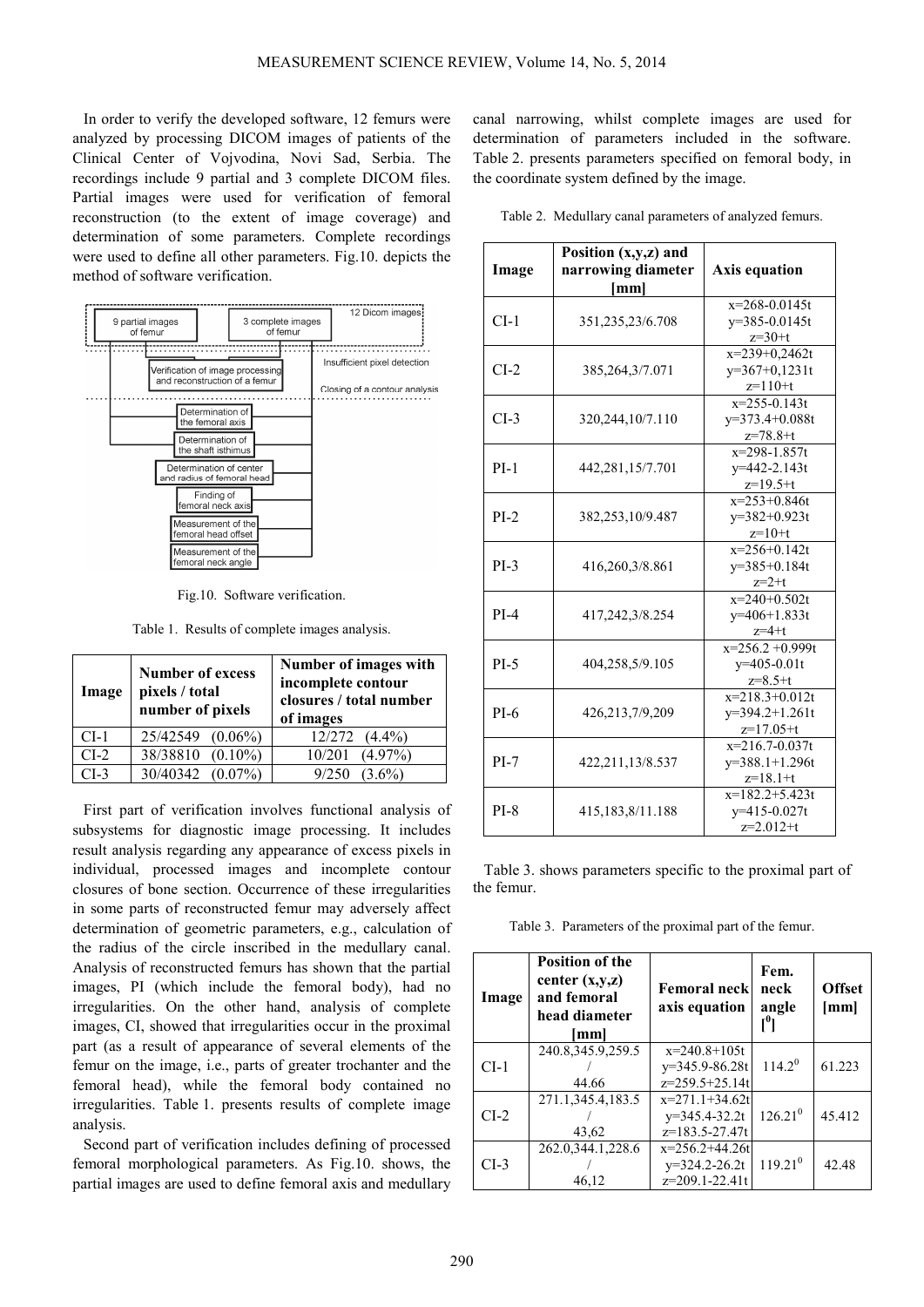As can be seen from the tables, morphological parameters whose determination results in functional dependency or coordinates cannot be compared with values obtained by other methods, while scalar values can be compared with results of measurements obtained using Able Software Corp 3D Doctor v3.5. software. Table 4. presents comparative parameter values obtained using these two softwares.

Table 4. Comparative parameter values.

| Image            |                          | $CI-1$ | $CI-2$ | $CI-3$ |
|------------------|--------------------------|--------|--------|--------|
| <b>3D Doctor</b> | <b>Femoral head</b>      | 47.45  | 43.58  | 44.80  |
|                  | diameter                 |        |        |        |
|                  | [mml                     |        |        |        |
|                  | <b>Femoral neck</b>      | 115.97 | 116.89 | 121.31 |
|                  | angle $[$ <sup>0</sup> l |        |        |        |
|                  | Offset $[^0]$            | 50.47  | 48.05  | 44.02  |
| Percentage       | <b>Femoral head</b>      | 4.51   | 1.37   | 2.86   |
| difference       | diameter [%]             |        |        |        |
| compared         | <b>Femoral neck</b>      | 1.53   | 3.29   | 1.72   |
| to the           | angle $[\%]$             |        |        |        |
| developed        | Offset [%]               | 6.50   | 3.62   | 3.50   |
| software         |                          |        |        |        |

### 5. DISCUSSION / CONCLUSIONS

Procedures for diagnostic image processing, the method for determining femoral morphological parameters as well as developed software, can all be independently evaluated. Evaluation criteria can be: accuracy, applicability in research and/or practical application, and possibilities for further development.

The applied technique of diagnostic image processing includes a set of methods that are used in most scientific research and commercial softwares for diagnostic image processing [7, 22].

Approach to segmentation of bone images included an analysis of a large number of methods, using both theoretical and real results of specific CT images.

During the analysis of contour based methods in image border areas of the pelvic region (as in the proximal part of the femur, where the medullary canal ends), the LoG method provided the best results. The results obtained by using the LoG approach had the least unwanted pixels in the contour, which is observed in other studies [23]. Application of region based methods, mainly active contour methods, revealed a problem in previous analyses with the positioning of the initial mask and contour forming of the femur head (which is a very small distance away from the pelvis), so it is common that a formed contour includes a part of the pelvic region. In many cases, level set method application resulted in an inadequate formation of the bone contour section in the proximal region of the medullary canal end. This significantly complicates the determination of geometrical characteristics of the femoral head. In many cases, level set method application resulted in an inadequate formation of the bone contour section in the proximal region of the medullary canal end. Because of this, and based on previously obtained results, the LoG approach of image segmentation is implemented into software at this stage of its development.

Automated processing of metadata from pre-processed images, image correction according to the reconstruction of bone tissue and automatic determination of morphological characteristics of the femur, enables the femur reconstruction process and data processing to be implemented with speeds that correspond well with commercial software for this purpose  $(20-30s)^{1}$  [24]. Factor that is somewhat slowing down image processing in the current stage of software development presents the need for manual definition of areas of importance to improve the bone tissue separation on each image. Therefore, in case of complex images (with more than 300 images in the recording) this phase requires up to 25-30 min. of preparation activities. Further software development should include reduction of manual intervention and thus reduce the analysis time.

Femoral reconstruction, which is implemented using the developed software, is presenting the generally accepted method that is based on a series of 2D contours. Results in form of point clouds enable forming of files that can be imported into commercial CAD / CAE / CAM software and hence realization of endoprosthesis design. In addition, resulting contours can be approximated by polynomial curved lines and additional engineering parameters can be determined, which include the cement layer thickness (in cement prosthesis) and mathematical patterns (curved line) of femoral axis propagation. These activities present a basis for further research, as it is necessary to take the influence of distance between images in the DICOM file into account.

The process of morphological parameter determination is based on algebraic mathematical methods, applied on a number of points that describe the femur. Applicability of the procedure depends on the accuracy in determination of certain parameters, as well as errors that arise by applying methods for determination of shape from a set of points. Table 4 presents an overview of the results obtained by the developed software, compared to the measurement results acquired from the 3D Doctor software. Critical analysis of these results has to take into account that subjective error often occurs by using commercial software, since measurements are carried out manually. Its extent is comparable to the size of errors of the presented method. In addition, parameter accuracy can also present an issue: in determination of femoral head center and diameter, where the largest set of points, including unwanted pixels, is utilized; in defining anatomical axes of the femur, circles inscribed in the medullary canal and the definition of the sphere which describes the femoral head. Table 5 presents results of error analysis which occur due to the influence of unwanted pixels on femoral head parameter accuracy, and also includes average error deviation of defined femoral axis from the position of the centers of circles inscribed in the medullary canal.

From the error analysis results shown in Table 5., as well as comparative analysis of parameter measurements using

1

<sup>1</sup> Analyses were carried out on a computer with the following characteristics: CPU: i5 at 2.7 GHz, with 6 GB of RAM; and a 64 bit version of the Matlab 2010 software installed on it.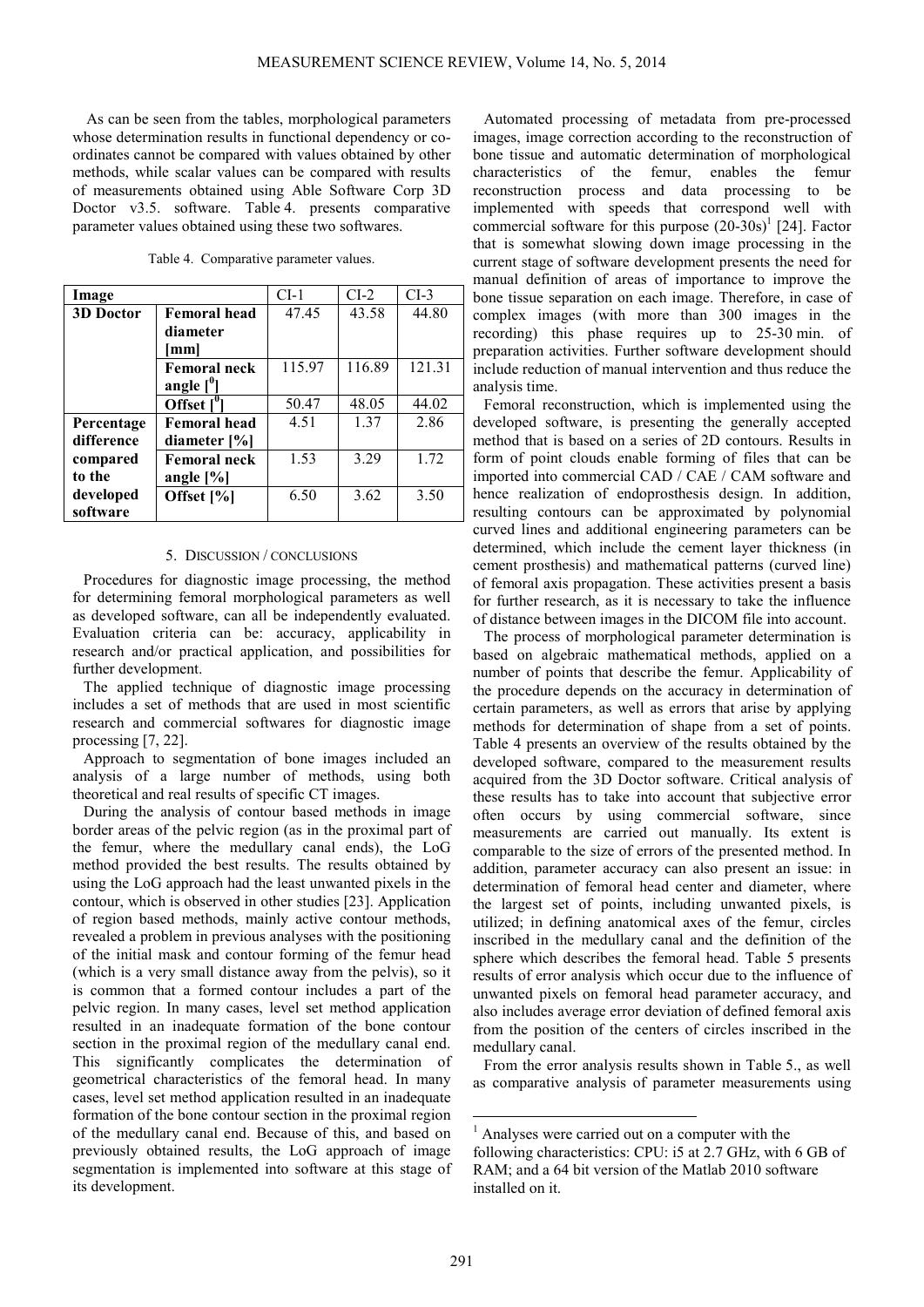commercial and developed software, it can be concluded that results are significant for endoprostheses design requirements. This is particularly evident if the precision of prosthesis surgery is taken into account. Incapability to determine the anteversion angle (the angle between femoral neck axis and coronal plane) can be considered as a drawback of the developed method. This is caused by the inability to determine the exact position of the coronal plane without reconstruction of the entire femur and pelvic region. Although method tests were carried out in order to indirectly calculate the femur position relative to the pelvis, this parameter was not determined at this stage of the research.

Table 5. Error analysis results.

| Image                 | CL1     | $CI-2$  | $CI-3$  |
|-----------------------|---------|---------|---------|
| <b>R</b> spheres with |         |         |         |
| without unwanted      | 44.662/ | 43.624/ | 46.121/ |
| points                | 44.664  | 43.630  | 46.125  |
| [mm]                  |         |         |         |
| Influence [%]         | 0.004   | 0.014   | 0.009   |
| Mean femoral axis     |         |         |         |
| deviation from the    |         |         |         |
| position of circles   | 0.0043  | 0.0406  | 0.0341  |
| centers inscribed in  |         |         |         |
| the medullary         |         |         |         |
| canal [mm]            |         |         |         |

The developed software, as a tool that combines image processing methods and determination of femoral parameters, is based on object-oriented principles. This ensures its further partial development and analysis can be easily done. Results are exported in an ASCII file that contains reconstruction coordinates for CAD software, and in a text file containing all the morphological parameters determined by femoral analysis. The apparent disadvantages include use of manual point choice method (Region of Interest), which is used for selection of lesser trochanter and femoral head points, in order to avoid accidental selection of unwanted points that are occurring during the image processing. This significantly slows down the process of bone parameter determination.

The results obtained using the software for 12 diagnostic images confirm the hypothesis that geometrical parameters that are necessary for the design of total hip endoprosthesis can be successfully determined by using adequate image processing and analysis methods. From an engineering point of view, obtained results are acceptably accurate. Most importantly, the accuracy of obtained results does not depend on the image processing method or the morphological parameters determination method; it only depends on the recording process and parameters that are used during the recording phase. Analysis results are obtained from CT images, which is a drawback of the verification process. This is due to the insufficient number of MRI images created with different recording protocols. Attained results for several MRI images are encouraging, but insufficient for software evaluation.

Methods of image processing, determination of femoral geometrical parameters and created software, all present the

first phase of research that aims to explore the possibilities for automatization of endoprosthesis design process in accordance with patient measures. This will enable significantly shorter time needed for development of custom endoprostheses and reduce the associated costs.

### ACKNOWLEDGMENT

This work was supported by the Ministry of Education, Science and Technological Development of the Republic of Serbia, project No. TR 35025

### **REFERENCES**

- [1] Pawlikowski, M., Skalski, K., Haraburda, M. (2003). Process of hip joint prosthesis design including bone remodeling phenomenon. *Computers & Structures*, 81 (8-11), 887-893.
- [2] Ramos, A., Completo, A., Relvas, C., Simões, J.A. (2012). Design process of a novel cemented hip femoral stem concept. *Materials & Design*, 33, 313- 321.
- [3] Garellick, G., Karrbolm, J., Rogmark, C., Herberts, P. (2011). *Annual Report 2010*. Swedish Hip Arthroplasty Register.
- [4] International Organisation for Standardization. (2008). *Implants for surgery — Partial and total hip joint prostheses - Part 1: Classification and designation of dimensions*. ISO 7206-1.
- [5] Abadie, P., Lebel, B., Pineau, V., Burdin, G., Vielpeau, C. (2010). Cemented total Hip stem design influence on adaptative cortical thickness and femoral morphology. *Orthopaedics & Traumatology: Surgery & Research*, 96 (2), 104-110.
- [6] Tabakovic, S., Zeljkovic, M., Zivkovic, A. (2013). General parametric model of the body of the total hip endoprosthesis. *Acta Polytechnica Hungarica,* 13.
- [7] Yuanzhi, C., Shengjun, Z., Yadong, W., Changyong, G., Jing, B., Shinichi, T. (2013). Automatic segmentation technique for acetabulum and femoral head in CT images. *Pattern Recognition*, 46 (11), 2969-2984.
- [8] Galibarov, P.E., Prendergast, P.J., Lennon, A.B. (2010). A method to reconstruct patient-specific proximal femur surface models from planar preoperative radiographs. *Medical Engineering & Physics*, 32 (10), 1180-1188.
- [9] Otomaru, I., Nakamoto, M., Kagiyama, Y., Takao, M., Sugano, N., Tomiyama, N., Tada, Y., Sato, Y. (2012). Automated preoperative planning of femoral stem in total hip arthroplasty from 3D CT data: Atlas-based approach and comparative study. *Medical Image Analysis*, 16 (2), 415-426.
- [10] Rawal, B.R., Ribeiro, R., Malhotra, R., Bhatnagar, N. (2012). Design and manufacturing of femoral stems for the Indian population. *Journal of Manufacturing Processes*, 14 (3), 216-223.
- [11] Yongtae, J., Kuiwoon, C. (2010). Design of patientspecific hip implants based on the 3D geometry of the human femur. *Advances in Engineering Software*, 41 (4), 537-547.